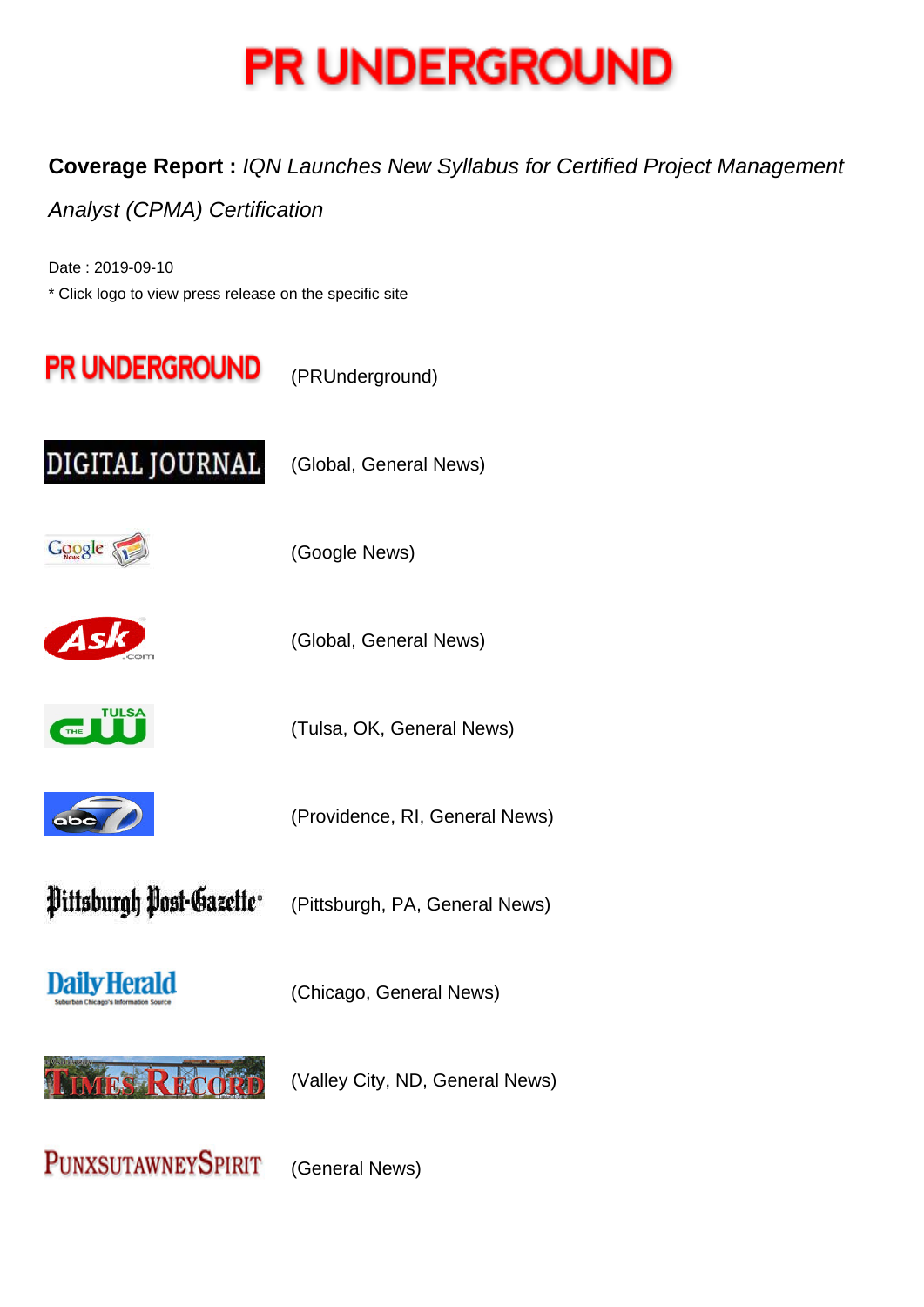

(General News)

Ծ հա Chronicle<br>• Journal





(Lubbock, TX, General News)

















(Tulsa, OK, General News)

(Houma, LA, General News)

(Tulsa, OK, General News)

(Honolulu, HI, General News)

(Lubbock, TX, General News)

(Northwest US, General News)

(Lubbock, TX, General News)



(Salisbury, Md, General News)

(Lubbock, TX, General News)

(Wichita, KS, General News)

(Tulsa, OK, General News)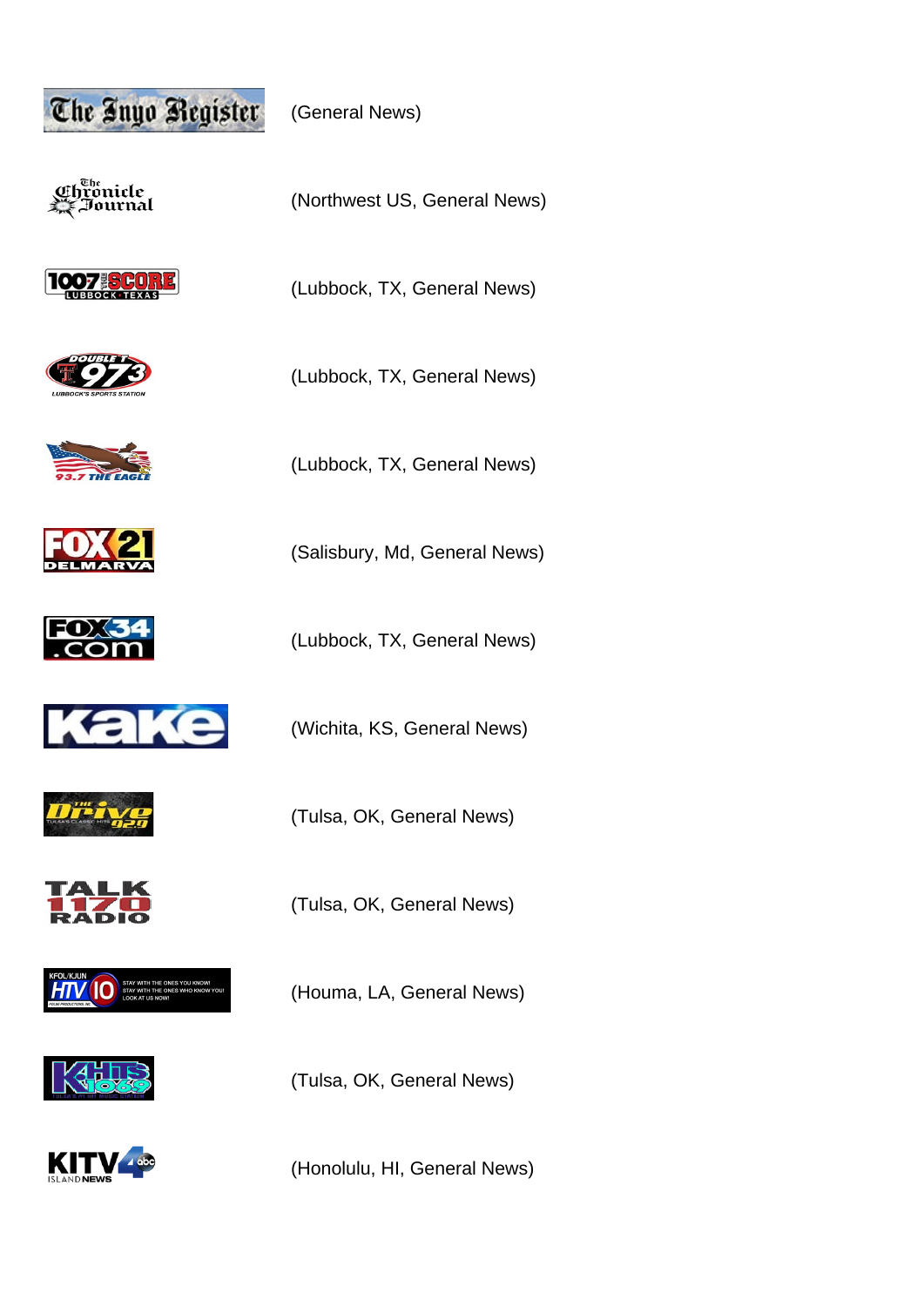









(Tulsa, OK, General News)

(Lincoln, Ne, General News)

(Tulsa, OK, General News)

(Reno, NV, General News)

(Dededo, GU, General News)

















(Lubbock, TX, General News)

(Tulsa, OK, General News)

(Oklahoma City, OK, General News)

(Lubbock, TX, General News)

(Lubbock, TX, General News)

(Central NE, General News)

(Omaha/Lincoln NE, General News)

(Mid-Plains NE, General News)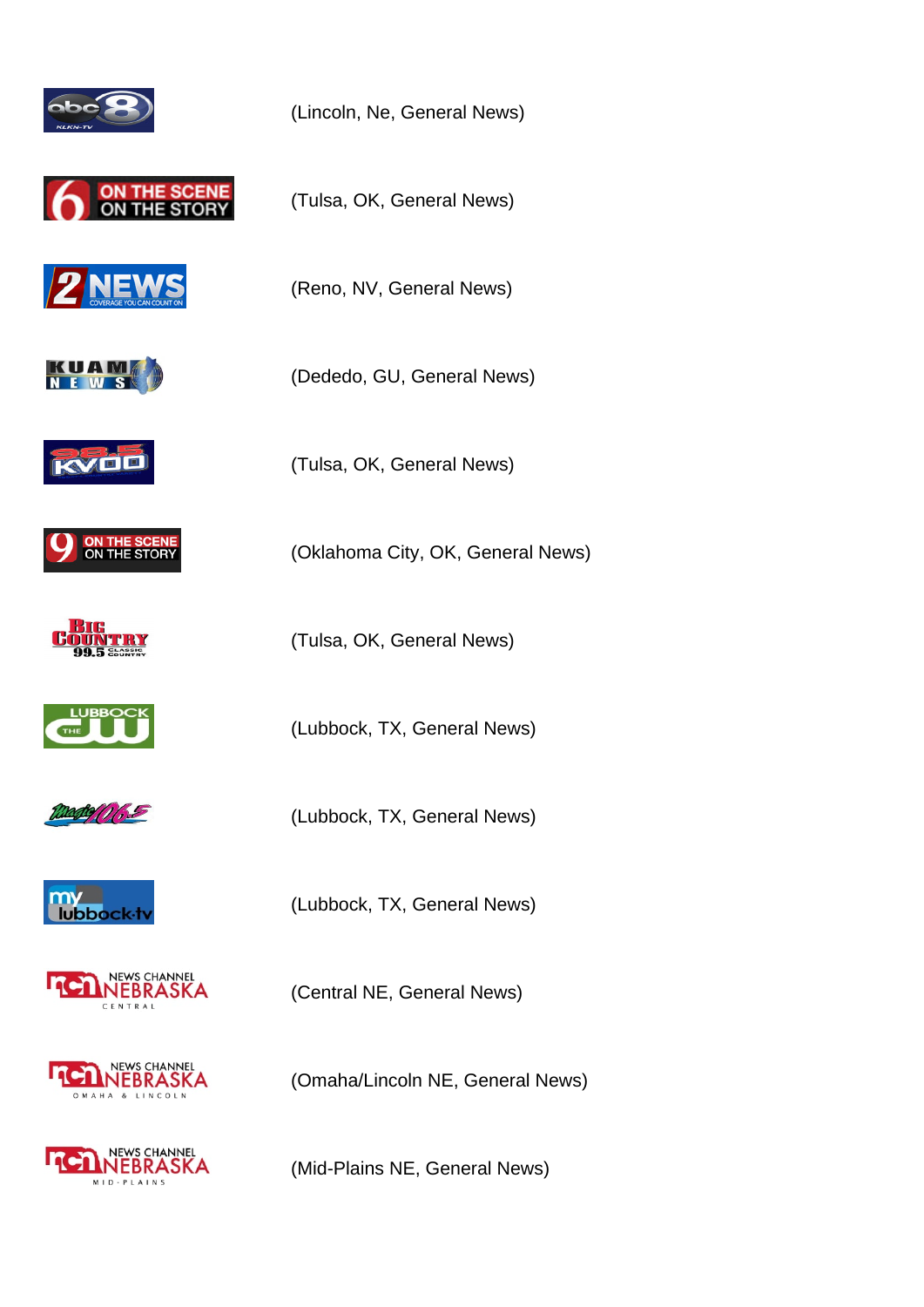









(Lubbock, TX, General News)

(Southeast NE, General News)

(Northeast NE, General News)

(Platte Valley NE, General News)









(Lubbock, TX, General News)



(Fort Myers, FL, General News)



(Youngstown, OH, General News)



(Youngstown, OH, General News)



(Erie, PA, General News)

(Omaha, NE, General News)

(Lubbock, TX, Country Radio)

(Sarasota, FL, General News)

(River Country NE, General News)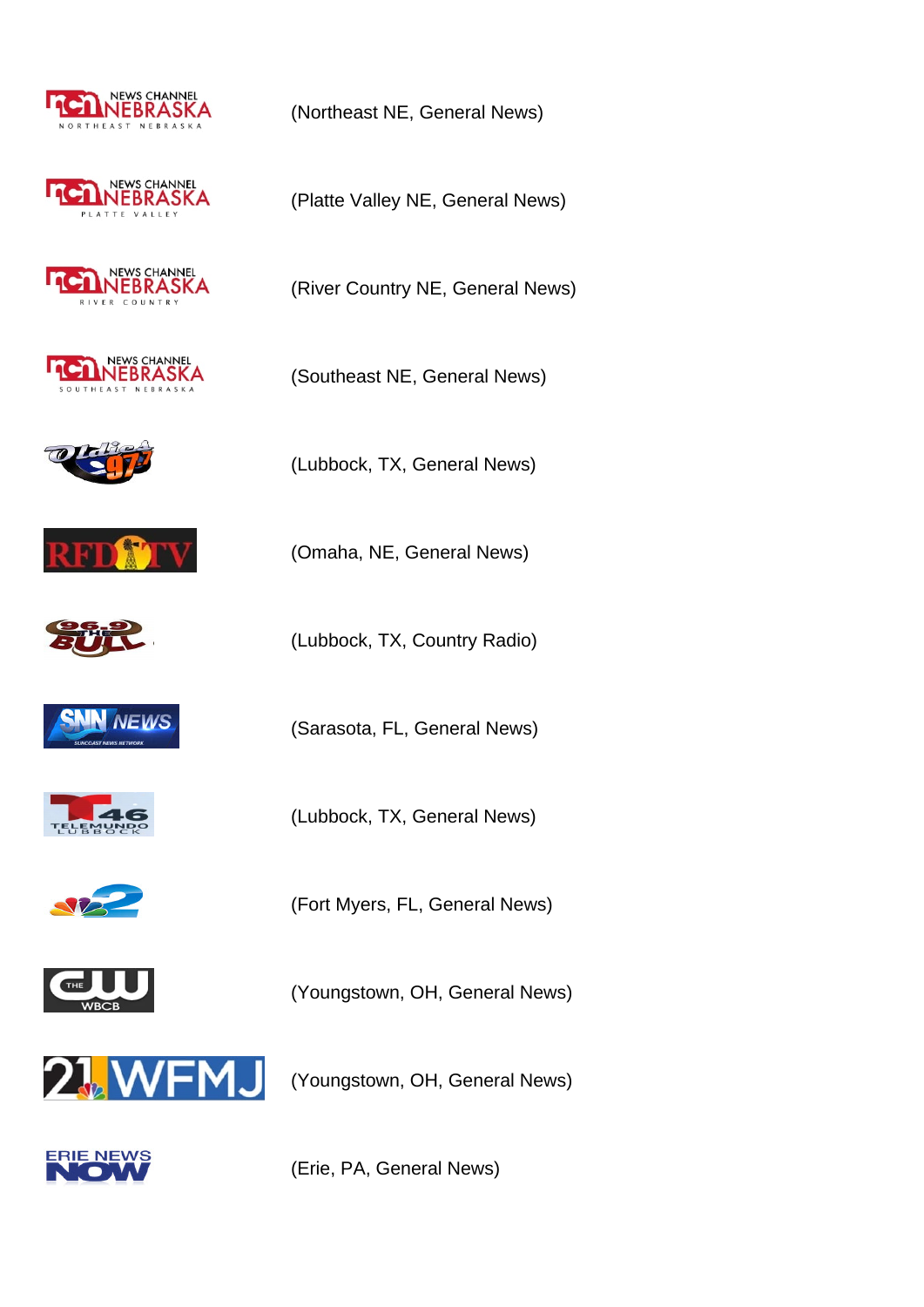





(Charlottesville, General News)

(Milton, DE, General News)

(Vestal, NY, General News)

(Chattanooga, TN, General News)



(Lubbock, TX, General News)



(Arizona, General News)



(Oklahoma City)

**WBOC 16** 

(Salisbury, MD, General News)

[192](http://www.wboc.com/story/41029155/iqn-launches-new-syllabus-for-certified-project-management-analyst-cpma-certification) (United States)

**MINYANVILLE** 

(Global, Business News)



(General News)

-Sweetwater Reporter-

(Sweetwater, TX, General News)



(Gold Country, California, General News)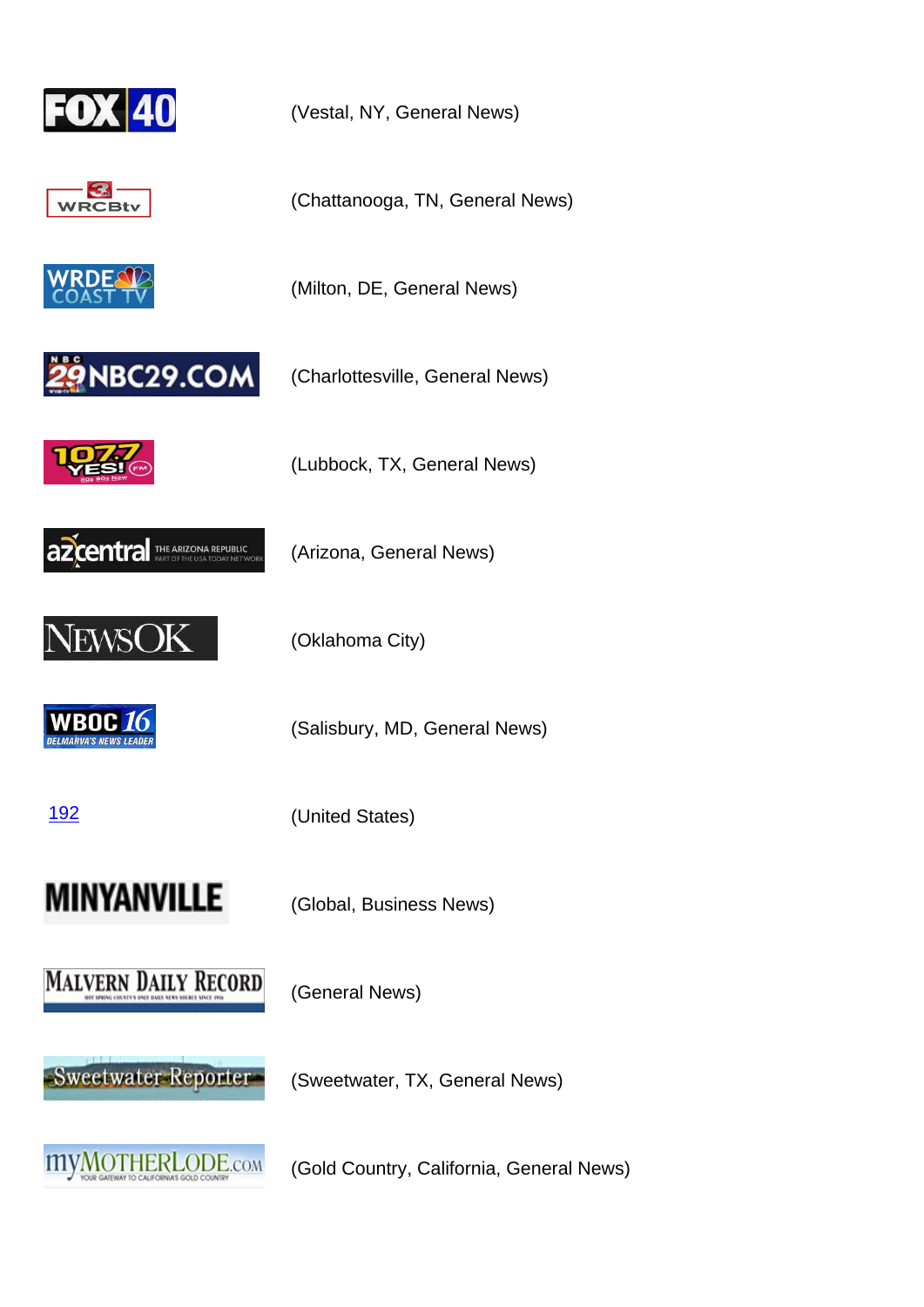

(Poteau, Ok, General News)



(General News)

Deer Park Tribune

(Deer Park, WA, General News)



(Ridgway, PA, General News)



(Antlers, OK, General News)

(Buffalo, NY, General News)





(General News)

(General News)

THE **BUFFALO** News

The Saline Courier

(General News)



(General News)



(Kane, PA, General News)



(Pennsylvania, General News)



(Minster, OH, General News)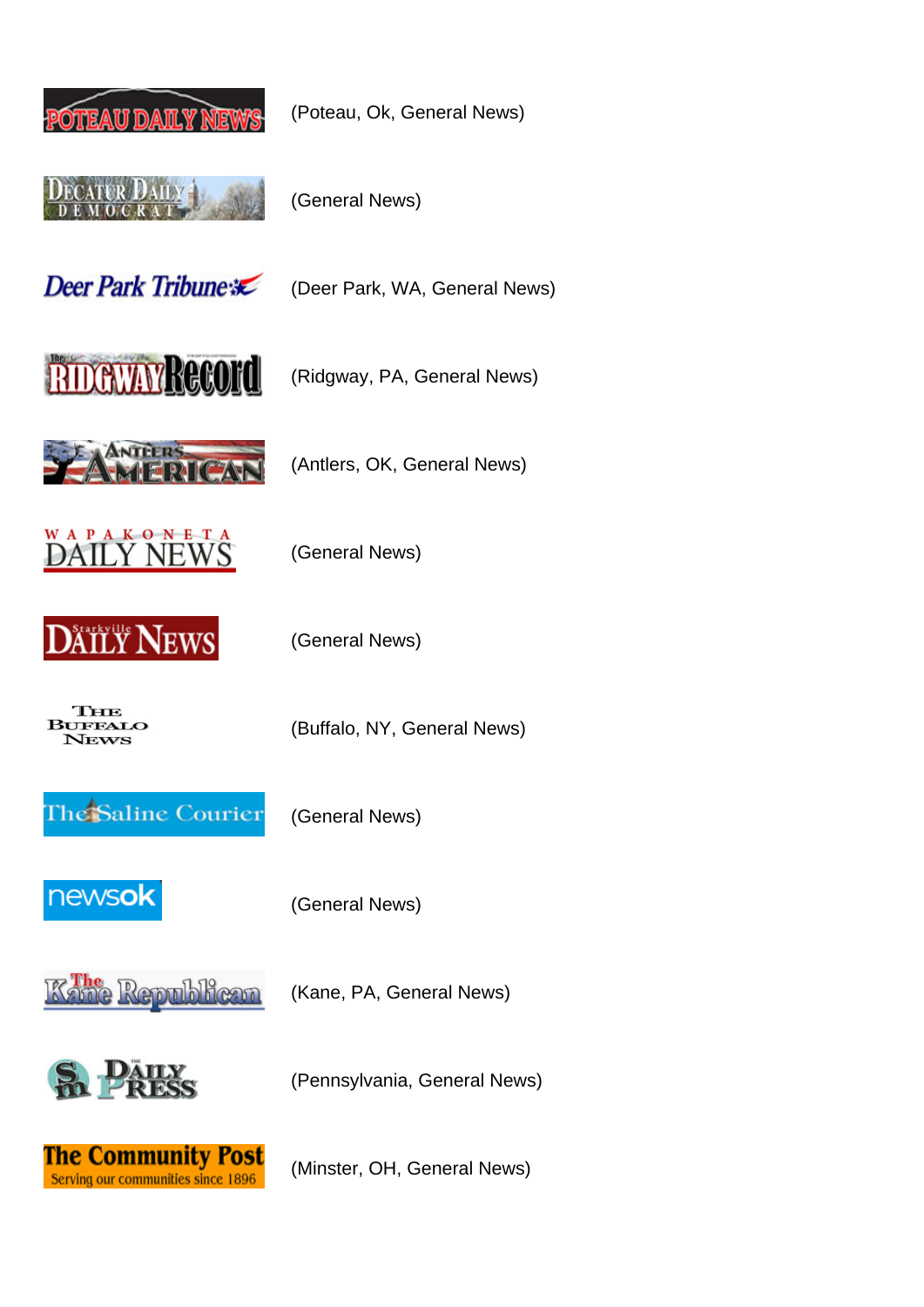



(General News)

(General News)

**Observer News Enterprise** w.observemewsonline.o

(Newton, NC, General News)



(Global, Financial News)

**Paily Times Leader** 

(West Point, MS, General News)

**Post&Mail** 

WALL STREET SELECT

(General News)

(General News)

**Morning News** 

(General News)

MILWAUKEE · WISCONSIN **JOURNAL SENTINEL** 

(Milwaukee, General News)

**Mammoth Times** 

(General News)



(Big Spring, Texas, General News)



(Borger, TX, General News)



(South Carolina, General News)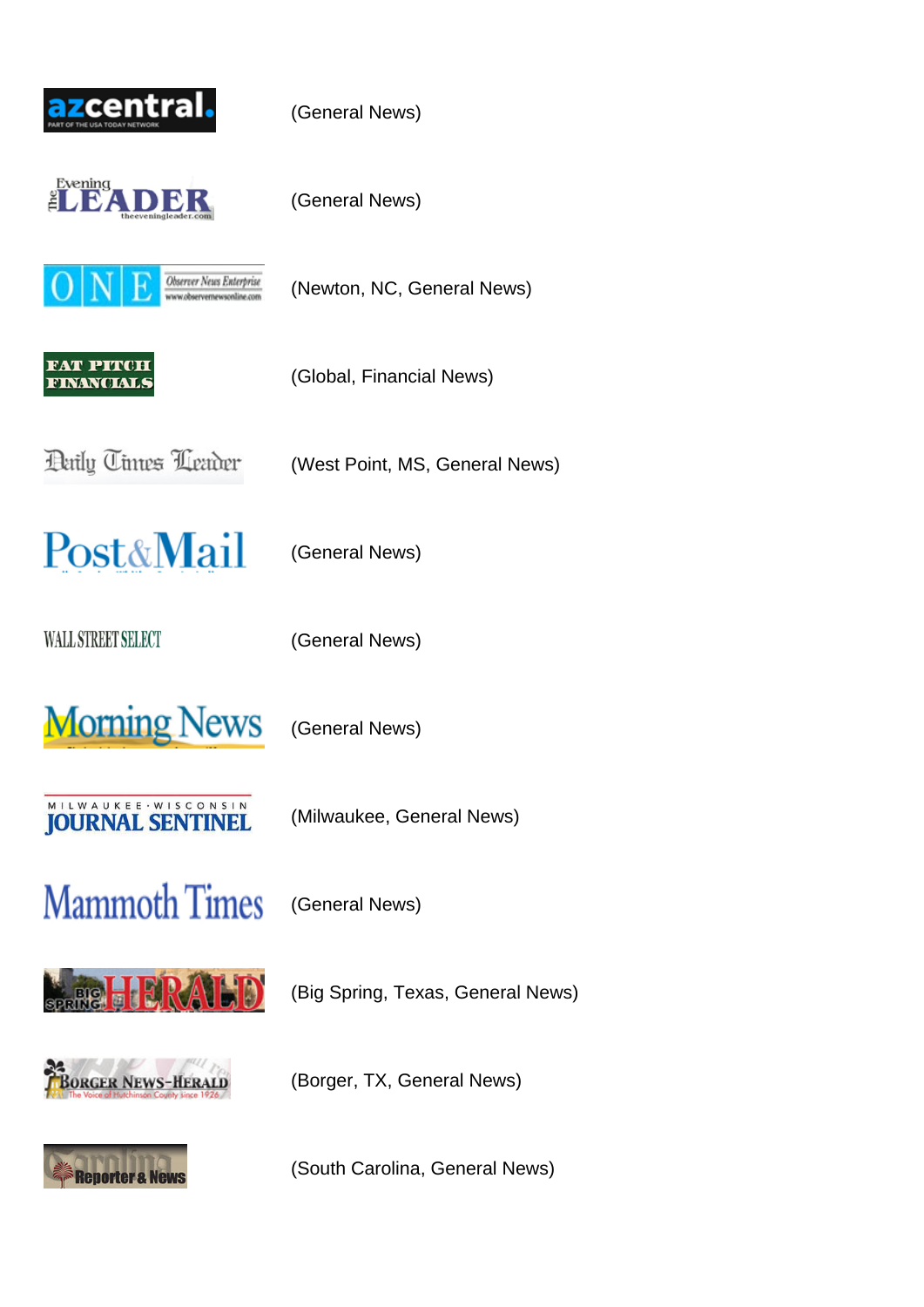



(Global, General News)

(Colville, WA, General News)



(Global, General News)



(Corte Madera, CA, General News)



(San Rafael, CA General News)



SANTACLAR

(Santa Clara, CA, General News)

(San Anselmo, CA, General News)



(Walnut Creek, CA, General News)



(Daly City, CA, General News)



(Mill Valley, CA, General News)



(Livermore, CA, General News)



(Danville, CA, General News)



(Pleasanton, CA, General News)